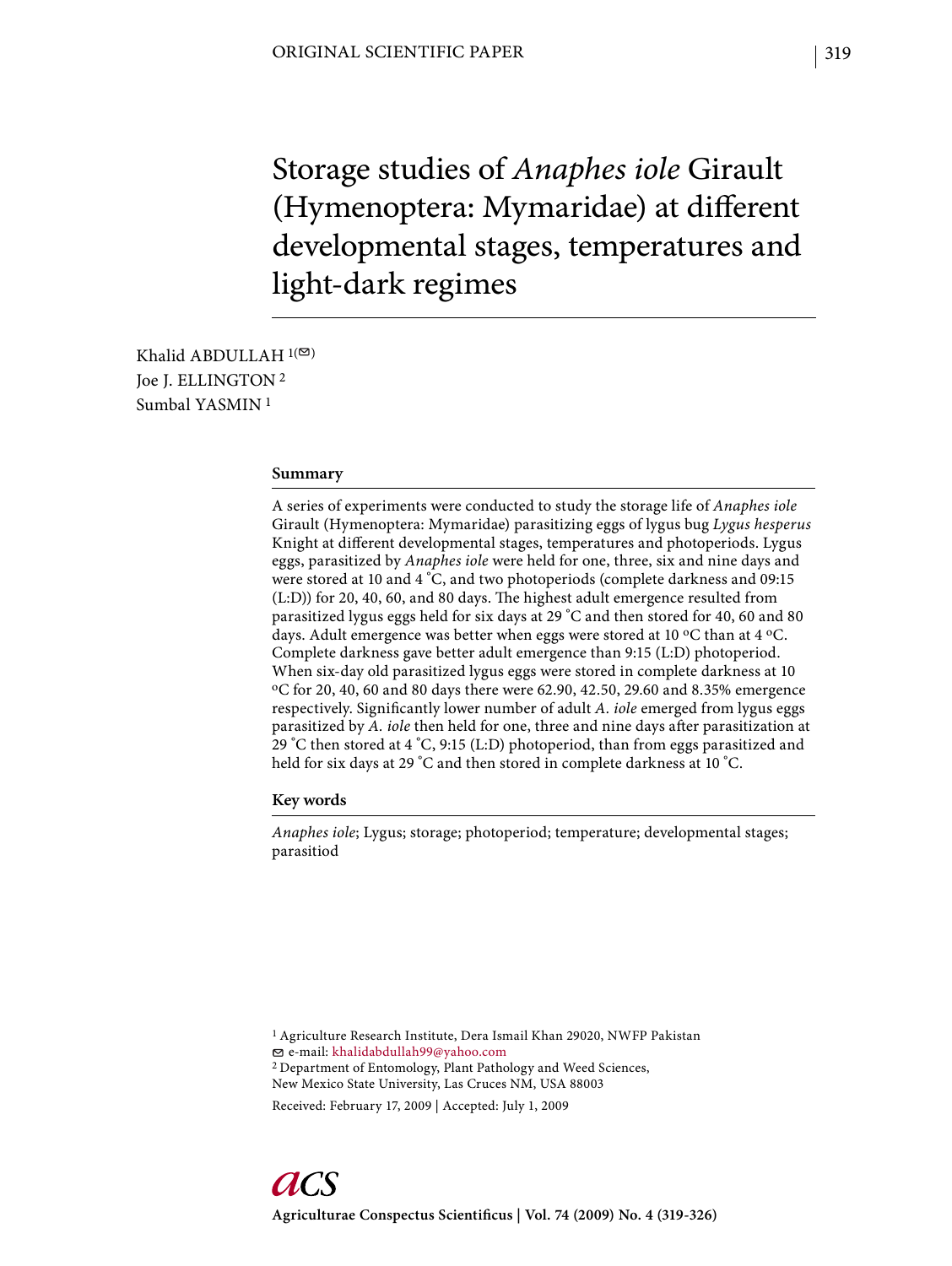### **Introduction**

*Lygus* spp*.* are the most serious pests of alfalfa seed crop, cotton, vegetables, strawberries, and beans (Smith and Michelbacher, 1946; Lieberman and Knowlton, 1955; Wheeler, 1974; Yeargan, 1985; Flint and Clark, 1981). In North America, the most important species are *Lygus lineolaris* (Palisot de Beauvois), *L. hesperus* (Knight) and *L. elisus* Van Duzee (Stern et al., 1967).

Because lygus have many predators and parasites in nature such biological agents might offer an effective alternative control. Among the reported parasitoids, *Anaphes spp*., *Erythmelus spp.*, *Polynema spp*. and *Telenomus spp*. are egg parasitoids of Lygus sp. *Anaphes iole* Girault is the principal lygus egg parasitoid in the Untied States (Gordon *et al.*, 1987; Sohati *et al*., 1989; Ruberson and Williams, 2000). *Anaphes iole* in Arizona generally parasitized 21 to 32 % of the lygus egg population but reached as high as 89 % (Graham *et al.,* 1981a; Graham *et al.,* 1981b; Graham *et al*., 1981c). It parasitize more than 64 % of Lygus population in strawberries (Udayagiri *et al*., 2000)

Natural populations of *A. iole* do not generally regulate lygus populations below an economic threshold in seed alfalfa. However, it might be possible to achieve economic control of lygus with augmentative releases of *A. iole.* To get enough *A. iole* for field release, it is presently necessary to maintain an expensive parasitoid colony throughout the year. At normal rearing conditions (29 °C, 55 % RH), *A. iole* completes its life cycle in 12-15 days. For one or two summer releases, it is necessary to rear some 24 generations of *A. iole* per year. If we could store *A. iole,* rearing costs would be reduced.

There is a need to further document and determine the optimal conditions for the storage of *A. iole* in the laboratory.

### **Materials and Methods:**

### **Colony maintenance**

Lygus Colony: Lygus colonies were maintained as described by Patana and Debolt (1985) and Debolt and Patana (1985). Early nymphal instars were fed beans, while late nymphal instars and adults were fed artificial diet. Changes in artificial diet constituents were made, when needed. The ingredients were mixed and autoclaved at 121 °C for 20 minutes. The diet mixture was cooled and blended for two minutes and poured in diet packets. The diet packets were made by sealing three sides of pre cut 10x14 cm pieces of polyethylene (12.5 μ thickness) and Parafilm® with household electric heat sealer. These diet packets were stored in a refrigerator. The lygus rearing room was held at 29 °C and 55 % RH. Eggs were collected in  $10x14$  cm egg packets. The egg packets were made of the same material as the diet packets but filled with Gelcarin® gel. Lygus oviposited in the Gelcarin<sup>®</sup> gel packets. Three to four diet packets and one egg packet were placed (Parafilm® side down) on the top of the adult cage.

Anaphes Colony: The *A. iole* colonies were maintained in 20x20x20 cm clear plastic cages with 0.25 mm polyester mesh on two sides. One or two egg packets were placed in newly emerged parasitoid colonies for parasitization. After nine to 11 days the eggs turned black indicating *A. iole* pupae were inside the lygus eggs. The egg packets were cut open and the gel removed. The Parafilm® was stretched in luke-warm water to release the eggs from the Parafilm®. The eggs were strained from the water and placed in clear plastic cages, in environmental chambers (Atmar and Ellington, 1972), at 29 °C, 55 % RH and 10:14 (L:D) photoperiod. The environmental chambers were computer controlled and maintained temperatures within  $\pm 2^{\circ}$ C and relative humidity of  $\pm 5$ %. One 15 watt fluorescent tube, controlled with Dayton® timer, provided light in these chambers. Environmental conditions were printed out at 30 min intervals. Anaphes iole eggs took three to five days to emerge. Adult *A. iole* were fed a 5 % honey solution (Stoner and Surber DeBerry, 1992).

### **Experimental Procedure**

Experiment 1: Effect of Photoperiod and Temperature on the Storage Period of Lygus Eggs Parasitized by *Anaphes iole*

This experiment was designed as a completely randomized experiment with a two-way treatment structure. Three temperatures and two photoperiods were the two treatment groups. The experiment was replicated three times. Treatment levels were as follows:

- 1. Temperature
	- a. 18 °C b.  $20^{\circ}$ C
	- c.  $22 \degree C$
- 2. Photoperiod a. complete darkness b. 9:15 hours light:dark

Th ree environmental chambers were set at 18, 20 and 22 °C and 55 % RH. Each environmental chamber was divided into two sub-chambers (for photoperiods) with black cardboard. Half of each chamber was maintained with nine hours of light and 15 hours of darkness. The other half was held in complete darkness.

Twenty from freshly parasitoised eggs were counted, at random, and placed in 18, 30-ml plastic cups. The plastic cups were covered with a 0.25 mm fine polyester mesh and sealed with plastic glue. Three cups were placed in each subchamber of each environmental chamber. After 20 days, the cups were removed from the chambers and the emerged adults were counted. Adults which emerged during storage were not used for analysis. The cups were incubated at 29  $\degree$ C and 55  $\%$ RH. After five to eight days, the number of emerged adults was counted again. A similar procedure was used for the 40 and 60 day storage experiments.

Ten cups each with 20 parasitized eggs were incubated at 29 °C, to determine the average emergence from un-stored eggs for comparisons purpose. Each storage period was considered to be a separate experiment and analyzed using 'FACTORS' MSTATC®.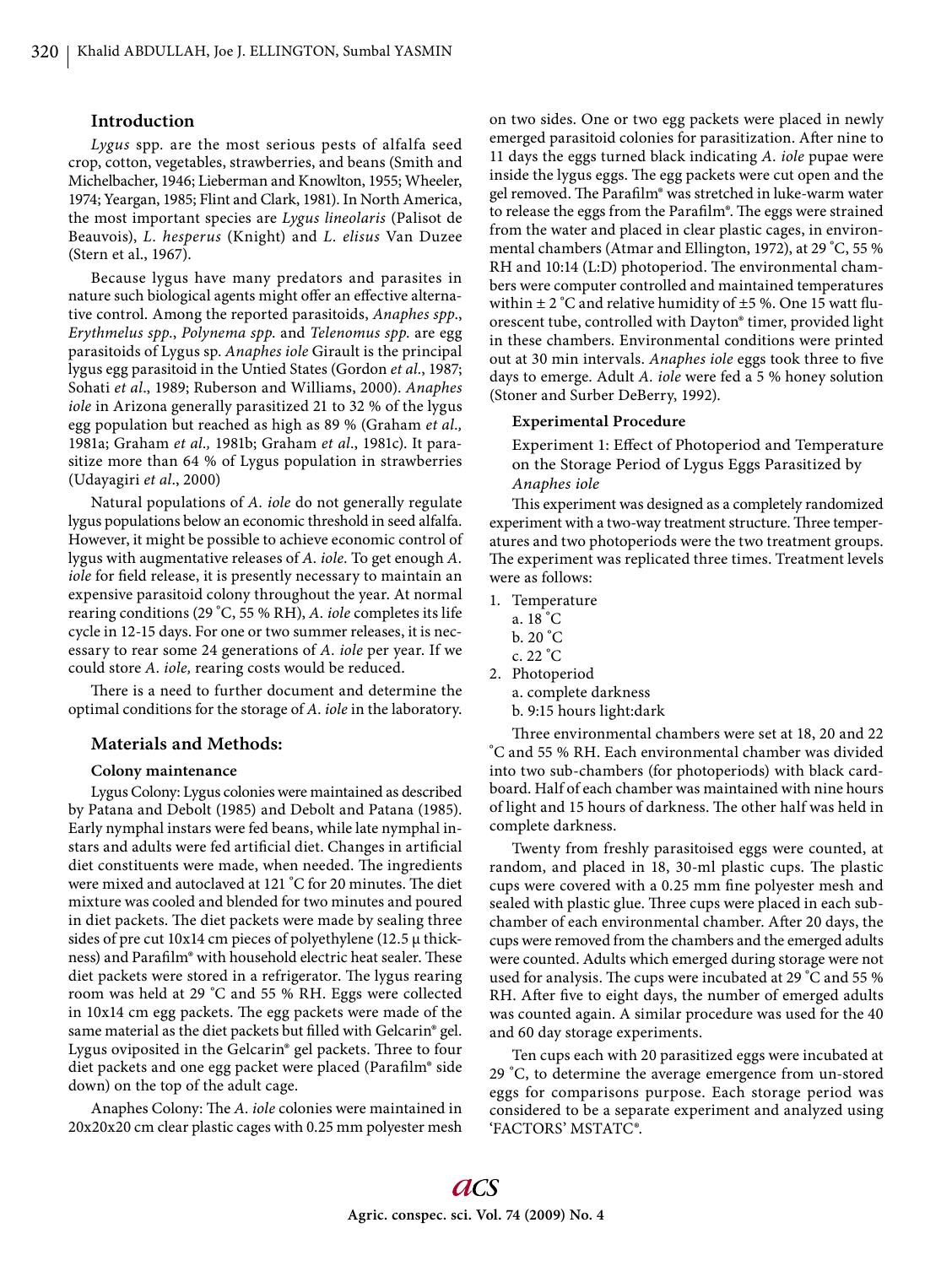Experiment 2: Effect of Low Temperature on the Storage of *Anaphes iole* Pupae

This experiment was designed as a completely randomized design, with two replications. The temperature treatments were -8, 0 and 8 °C for 20 days storage and an un-stored (control) at 29 °C. The experiment was carried out in complete darkness. Lygus eggs were parasitized by *A. iole*, and allowed to develop for seven days (to pupate) at 29 °C, 55 % RH and 10:14 (L:D) photoperiod. After seven days the Parafilm from the egg packets was stretched in warm water to remove the eggs. Ten parasitized lygus eggs were placed in each of 8, 30 ml plastic cups and covered with lids. Two cups were held for storage at each temperature, -8, 0 and 8 °C while un -stored cups were incubated at 29 °C in complete darkness. Emergence from the cups placed at 29 °C was completed after five to six days, and adults were counted. After 20 days, the cups from the -8, 0 and 8 °C chambers were removed and emerged adults were then counted. The cups were incubated at 29  $^{\circ}$ C 10:14 (L:D) photoperiod and 55 % RH. After four to six days the emerged adults were counted again and only adults that emerged after incubation were used for analysis. The data was analyzed by 'ANOVA-2' MSTATC®. Five percent level of probability was used for LSD test.

Experiment 3: Effect of Temperature, Photoperiod and Developmental Stage on Adult *Anaphes. iole* Emergence.

This experiment was designed in a split-split-plot design with temperature as main-plot treatments, photoperiod as sub-plot treatments and developmental stage by storage period as sub-sub-plot treatment combinations. The experiment was replicated five times. Main and sub-plot treatment levels were as follows:

- 1. Temperature
	- a. 4° C
	- b. 10° C
- 2. Photoperiod
	- a. 9:15 light:dark
	- b. complete darkness
- 3. Developmental stage
	- a. one day after parasitization
	- b. three days after parasitization
	- c. six days after parasitization
	- d. nine days after parasitization
- 4. Storage Period
	- a. 20 days
	- b. 40 days
	- c. 60 days

Two environmental chambers were held at 4 °C and 10°C. Each chamber was divided into two sub-chambers, using black card-board. One sub-chamber in each main chamber was subjected to nine hours light and 15 hours darkness, while complete darkness was maintained in the other.

Parasitized eggs were removed from the Parafilm® and held for one, three, six and nine days (developmental stage) at 29 °C. 20 eggs were placed in 60 30-ml plastic cups after each interval (one, three, six and nine days). To avoid desiccation, a small piece of moist filter paper was placed in each cup. Five cups from every developmental stage and every subchamber were removed after 20 days and incubated at 29 °C. The total number of adults emerged were counted. The same procedure was repeated for storage period of 40 and 60 days. The adults that emerged before incubation were discarded and only those adults that emerged after incubation were counted. The data was analyzed using 'Proc GLM' (SAS® Coorporation, 1985). Level of probability used was  $\alpha$ =0.05, where applicable.

Experiment-4: Effect of Low Temperatures, Photoperiod and two Developmental Storages on the Extended Storage of *Anaphes iole*.

The experiment was designed as a split-split plot. The experiment was replicated at the sub plot level three times. The main and sub plot assignments were as follow:

- 1. Temperature
	- a. 4 °C
	- b. 10 °C
- 2. Photoperiod a. 9:15 light: dark
	- b. complete darkness
- 3. Storage Period
	- a. 20 days of storage
	- b. 40 days of storage
	- c. 60 days of storage
	- d. 80 days of storage

Two environmental chambers were set at 10 °C and two chambers were set at 4 °C. Each environmental chamber was divided into two sub chambers using cardboard. Photoperiods (15 hours dark and nine hours light, and complete darkness were set in each sub-chamber. Twenty-five ml (5 cm diameter and 1 cm high) Gelman©, airtight, petri dishes were used for this experiment. These petri dishes came with blotting paper. The blotting paper was fixed to the bottom of the petri dishes with double sided Scotch® tape. One half ml distilled water was sprayed on the blotting paper, 20 lygus eggs were placed in each petri dish and the petri dishes were sealed firmly. After three days of parasitization the eggs were counted and placed in all 192 petri dishes to overcome the visual bias of the previous experiment.

Developmental stage three and six days were assigned randomly to the petri dishes. Twelve petri dishes (three for each of the four storage periods) were placed in each subchamber of each environmental chamber three days after parasitization, while the remaining petri dishes were held for three more days at 29 °C, 55 % RH, 10:14 (L:D) and then shifted to the sub-chambers of each environmental chamber. After 20 days of storage in the environmental chamber, three petri dishes were removed and held for four to six days in a colony chamber (29 $^{\circ}$  C 55% RH) for incubation. The adults which emerged were then counted. The same procedure was repeated after 40, 60 and 80 days of storage. The data was analyzed using 'Proc GLM' (SAS® Corporation, 1985).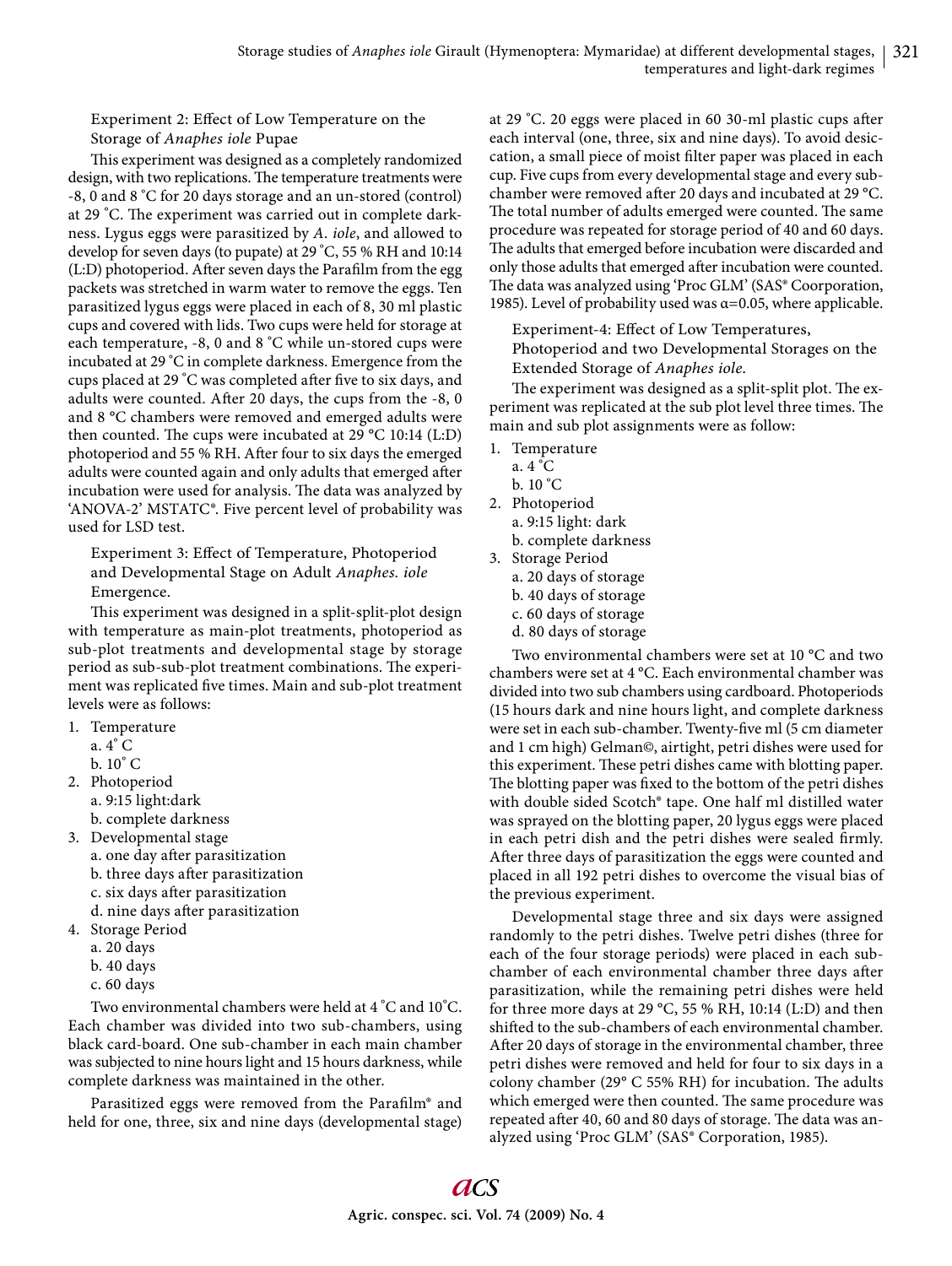### **Results and discussions**

## **Experiment 1: Effect of Photoperiod and Temperature on the Storage Period of Lygus Eggs Parasitized by** *Anaphes iole*

Table 1 shows the number of *A. iole* that emerged after 20 and 40 days of storage at three temperatures and two light regimes. There was no emergence after 60 days. There was no significant temperature or light effect on adult emergence at any of the storage periods. Non-significant differences between treatments may have resulted because the temperatures were not very different from the normal rearing temperature (29 °C) and the differences between the three temperatures was not large i.e. 2 °C. Adult emergence at all of the tested temperatures and storage periods was 0-13.3 %, while emergence from the un-stored (incubated at 29 °C) eggs was 0-10 %. Low emergence probably occurred because eggs were exposed to air with 55 % humidity. Eggs in stems or gel packets are maintained under much higher moisture conditions.

## Experiment 2: Effect of Low Temperature on the **Storage of** *Anaphes iole* **Pupae**

Table 2 shows the number of adult *A. iole* that emerged from the pupae stored at three temperatures for 20 days and an un-stored (control). No emergence occurred from pupae stored at -8 and 0 °C, 75 % emergence occurred from pupae stored at 8 °C, and 90-100 % emergence occurred from the un-stored eggs held at 29  $^{\circ}$ C (control). Significantly higher numbers of adults emerged from eggs held at 8 °C than eggs held at 0 °C and -8 °C. Adult emergence from the un-stored (control) pupae was significantly higher than those stored at the other temperature.

## **Experiment 3: Effect of Temperature, Photoperiod and Developmental Stage on Adult** *A. iole* **Emergence**

The emergence rate of *A. iole* from lygus eggs in the production colony (un-stored parasitized lygus eggs at 29 °C with 55 % RH and 10:14 (L:D photoperiod) was 6.19 to 0.523 adults/20 eggs. The three-way interaction between developmental stage, storage period and temperature was significant. Comparisons were made among developmental stage, storage period and temperature combinations, averaged over photoperiod. Because this three way interaction was significant, two way interactions between developmental stage, storage period and temperature and main effects involving developmental stage, storage day and temperature were misleading, and were not extended. Because no other three way interaction was significant, two-way interactions involving photoperiod were examined. The two-way interaction between photoperiod and development stage was significant and also examined. Comparisons were made between photoperiod and developmental stage combinations, averaged over temperature and storage period. Although the interaction between temperature and photoperiod was not significant, the  $P$  value (0.0602) was close to the probability level used in these studies (P≤0.05),

**Table 1.** Mean1 adult emergence of *Anaphes iole* from 20 parasitized lygus eggs placed at different temperatures and photoperiods for 20 and 40 days storage

| Temperature     | 20 days      |          | 40 days      |          |
|-----------------|--------------|----------|--------------|----------|
|                 | $9:15$ (L:D) | Darkness | $9:15$ (L:D) | Darkness |
| 18 °C           | 0.67a        | 1.33a    | 0.67a        | 1.00 a   |
| 20 °C           | 2.33a        | 0.67a    | 1.67a        | 0.67a    |
| $22^{\circ}$ C' | 1.67 a       | 0.67a    | 1.00 a       | 1.00a    |

<sup>1</sup> Mean of three samples; Means having same letters in a row or column are non significant at both 1 % and 5 % levels of significance.

**Table 2.** Mean1 adult emergence of *Anaphes iole* from ten parasitized lygus eggs placed at different temperatures for storage in complete darkness and an un-stored (control)

| Temperature     | Number of adults emerged |  |
|-----------------|--------------------------|--|
| $-8 °C$         | 0.0c                     |  |
| $0^{\circ}C$    | 0.0c                     |  |
| 8 °C            | 7.5 <sub>b</sub>         |  |
| $29^{\circ}C^2$ | 9.5a                     |  |

 $1$ Mean of two samples;  $2$ Un-stored control; Means followed by different letters are significantly different from each other at 5 % level of probability.

and was also examined. Comparisons were made between temperature and photoperiod combinations, averaged over storage period and developmental stage.

## Interaction between development stage, storage period and temperature

Table 3 shows the number of adult *A. iole* that emerged from 20 parasitized eggs from the four developmental stages, three storage periods and two temperature combinations averaged over photoperiod. One and three days developmental stages behaved similar at 4° C and 10° C, across all three storage periods, i.e., 20, 40 and 60 days for adult emergence. At six days developmental stage, 20 days of storage gave significantly more adult emergence than 40 and 60 days of storage at 4 °C. However, adult emergence for the same developmental stage at 10  $\rm{^oC}$  was significantly lower at 20 days of storage than 40 and 60 days of storage, although, 40 and 60 days of storage were similar to each other. Comparing storage periods within the six day developmental stage across temperatures, adult emergence at 40 and 60 days of storage at 10 °C was significantly higher than 20 days of storage at 10 °C and 40 and 60 days of storage at 4 °C. Nine days of development gave significantly higher adult emergence than any other developmental stage/temperature combinations, at both temperatures after 20 days of storage. Adult emergence for the same developmental stage dropped to almost zero for both temperatures after 40 and 60 days of storage.

In general, significantly more adults emerged at 10  $^{\circ}$ C than at 4 °C, across the most developmental stages and storage periods. Up to 60 days of storage, developmental stage of six days at 10° C temperature gave better emergence than any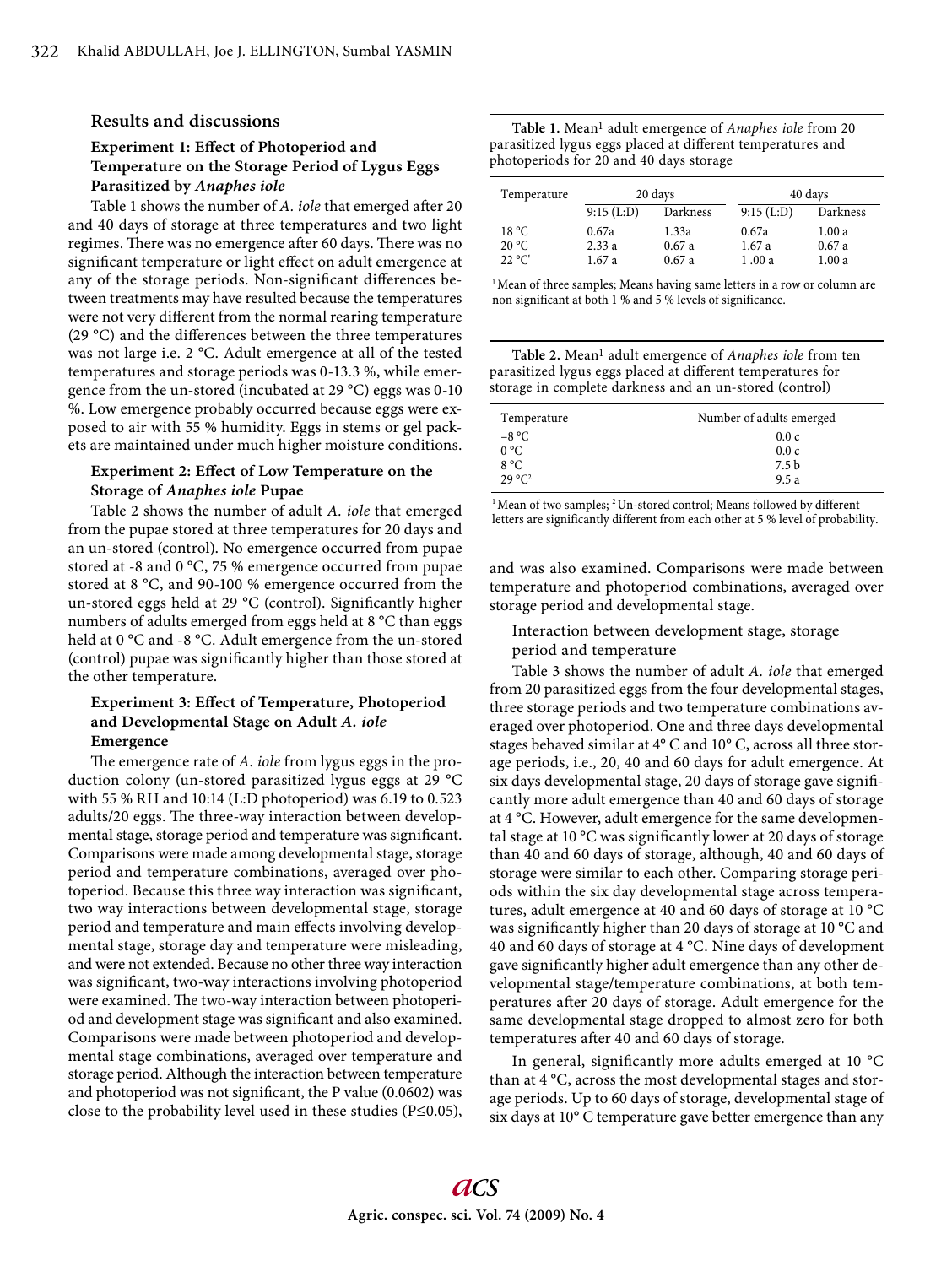| Development stage                              | 20 days                                                 |                                                         | 40 days                                               |                                                   |                                                       | 60 days                                    |  |
|------------------------------------------------|---------------------------------------------------------|---------------------------------------------------------|-------------------------------------------------------|---------------------------------------------------|-------------------------------------------------------|--------------------------------------------|--|
|                                                | $10^{\circ}$ C                                          | $4^{\circ}C$                                            | $10^{\circ}$ C                                        | $4^{\circ}C$                                      | $10^{\circ}$ C                                        | $4^{\circ}C$                               |  |
| one day<br>three days<br>six days<br>nine days | 5.50 bcd<br>$2.60$ fgh<br>$4.00 \text{ def}$<br>18.40 a | $2.60$ fgh<br>$1.80$ ghi<br>7.00 <sub>b</sub><br>19.20a | 4.80 cde<br>3.80 defg<br>6.60 <sub>bc</sub><br>0.20 i | $3.00$ efgh<br>$2.40$ fgh<br>$4.20$ def<br>0.20 i | 4.80 cde<br>$4.20$ def<br>7.20 <sub>b</sub><br>0.00 i | 1.60 hi<br>1.40 hi<br>$1.80$ ghi<br>0.00 i |  |

**Table 3.** Mean' number of adult *Anaphes iole* emerged from 20 lygus eggs held at two temperatures, four developmental stages and three storage periods

1 Mean of ten samples; Means followed by same letters in a row or column are not significantly different at 5 % level of probability.

other developmental stage/temperature combination. The data showed little or no emergence after 40 and 60 days of storage after nine days of development. Either the insects failed to emerge due to temperature stress or the insects emerged in the cold chambers before they were shifted to the normal rearing chamber (29 °C). After nine days of development, the parasites inside the host eggs may be over developed to the point that they emerged even at 10 °C. Growth may have also been temporarily arrested at one, three and six days of development at 10 °C and then resumed when lygus eggs were placed in the rearing chamber at 29 °C. This idea was supported by Guzman and Peterson (1986) and Gautam (1986). Guzman and Peterson (1986) suggested that 3rd instar larvae or earlyformed pupae of *Muscidifurax zaraptor* Kogan & Legner and Spalangia cameroni Perkins, which parasitize filthfly, can be stored at 10 °C, while early and extremely late developmental stages could not be stored at low temperatures (0 °C). Gautam (1986) reported that 10 °C proved better than 5 °C for the storage of *Telenomus remus* Nixon parasitizing *Spodoptera litura* (Fab). Devi *et al*. (1983) stated that an extremely low temperature (5 °C) killed the pupae of *Trichogramma spp*. inside the *Coccyra cephalonica.*

Because lygus eggs turn black nine days after parasitization by *A. iole* a visual bias may have occurred in selecting test eggs after nine days of development. Eggs were selected randomly for other developmental stages, *i.e*. one, three and six days after parasitization.

Interaction between storage period and photoperiod:

Table 4 shows the mean number of adults that emerged from 20 eggs after being subjected to three different storage periods and either complete darkness or a 9:15 (L: D) photoperiod. The means were averaged over temperature and developmental stage.

Complete darkness and 9:15 (L:D) photoperiod gave nonsignificant (P=0.0725) adult emergence from each other after 20 days of storage but the adult emergence was significantly higher than in all other storage periods/photoperiods. Adult emergence was significantly better in complete darkness than in a 9:15 (L:D· photoperiod, when parasitized eggs were stored for 40 days. Storage for 60 days resulted in similar adult emergence for both photoperiods and was significantly lower than storage for 20 days (either photoperiod) and 40 days in complete darkness.

Table 4. Mean<sup>1</sup> number of adult *Anaphes iole* emerged from 20 parasitized lygus eggs held at two photoperiods and three storage periods

| Storage period | Complete darkness | 9:15 light:dark |
|----------------|-------------------|-----------------|
| 20 days        | 8.10 a            | 7.18 a          |
| 40 days        | 4.20 <sub>b</sub> | 2.10c           |
| 60 days        | 2.55c             | 2.70c           |

<sup>1</sup> Mean of 40 samples; Means having different letters in a row or column are significantly different at 5 % level of probability.

**Table 5.** Mean1 number of adult *Anaphes iole* emerged from 20 parasitized lygus eggs stored at two temperatures and two photoperiods

| Photo period      | $10^{\circ}$ C | $4^{\circ}C$ |  |
|-------------------|----------------|--------------|--|
| Complete darkness | 5.43 a         | 4.46 ab      |  |
| 9:15(D:L)         | 4.92 b         | 3.17c        |  |

<sup>1</sup> Mean of 60 samples; Means having different letters in a row or column are significantly different at 5 % level of probability.

In general, complete darkness was better for parasitized egg storage than a 9:15 (L:D) photoperiod.

Interaction between photoperiod and temperature:

Table 5 shows the mean number of adult *Anaphes iole* that emerged after storage at two temperatures and two photoperiods. The means were averaged over developmental stage and storage periods. The data in Table 5 shows that complete darkness significantly improved adult emergence within each temperature (10 and 4°C). The number of adults, which emerged at 10 °C, was similar to that, emerged at 4 °C in complete darkness. Adult emergence at 10 °C was significantly better than at 4 °C when eggs were stored in a 9:15 (L:D) photoperiod. Parasitized eggs storage was best in complete darkness at 10 °C.

# **Experiment 4: Effect of Low Temperatures, Photoperiod and two Developmental Storages on the Extended Storage of** *Anaphes iole*

There was a significant three-way interaction among developmental stage, storage period and temperature. The only significant interaction involving photoperiod was between photoperiod and storage period.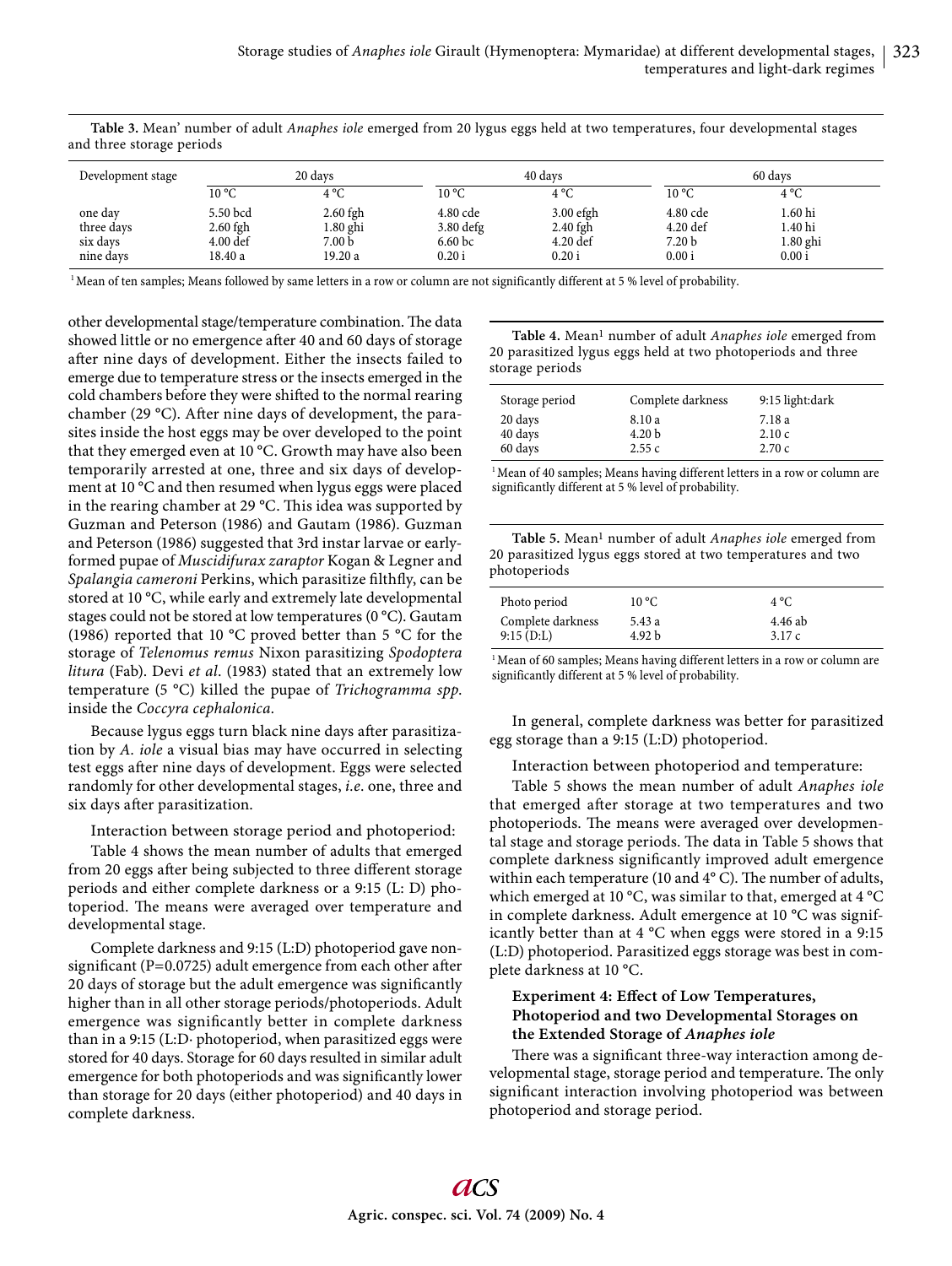Interaction between developmental stage, storage period and temperature.

Table 6 shows the mean number of adult *A. iole* which emerged after three and six days of parasitization, two temperatures and four storage periods, averaged over photoperiods. When parasitized eggs were stored at 10 °C, for 20 and 80 days both developmental stages tested were non significantly different from each other. When parasitized eggs were stored for 40 and 60 days at 10 °C, six days of development gave significantly greater adult emergence than three days of development.

Three days of development gave significantly lower numbers of adult emergence than six days of development when parasitized eggs were stored at 4 °C for 20 and 60 days. No significant difference in adult emergence was found between two developmental stages (three and six days) when parasitized lygus eggs were stored at 4 °C for 40 and 80 days. In general, six days after parasitization was a good developmental stage for storage and 10 °C was the best storage temperature for parasitized lygus eggs. Longer storage resulted in less adult emergence.

**Table 6.** Mean1 number of adult *Anaphes iole* that emerged from 20 parasitized lygus eggs at two developmental stages, two temperatures, and four storage periods

| Storage period                           | Three days                                          |                                                             | Six days                                          |                                         |
|------------------------------------------|-----------------------------------------------------|-------------------------------------------------------------|---------------------------------------------------|-----------------------------------------|
|                                          | $10^{\circ}$ C                                      | $4^{\circ}C$                                                | $10^{\circ}$ C                                    | $4^{\circ}C$                            |
| 20 days<br>40 days<br>60 days<br>80 days | 14.67 a<br>3.08 <sub>e</sub><br>$0.83$ ef<br>0.25 f | 8.33 <sub>b</sub><br>6.50 bcd<br>$1.91 \text{ ef}$<br>0.16f | 12.58a<br>8.50 <sub>b</sub><br>5.92 cd<br>1.67 ef | 13.29a<br>8.17 bc<br>5.67d<br>$2.42$ ef |

<sup>1</sup> Mean of 12 samples; Means followed by different letters in a row or column are significantly different at 5 % level of probability.

**Table 7.** Mean1 number of adult *Anaphes iole* which emerged from 20 parasitized lygus eggs at two photoperiods and four storage periods

| Storage periods | Complete darkness | $9:15$ (L:D) |
|-----------------|-------------------|--------------|
| 20 days         | 11.98 a           | 12.45a       |
| 40 days         | 5.29c             | 7.83 b       |
| 60 days         | 2.83d             | 4.33 cd      |
| 80 days         | 0.95e             | 1.29e        |

<sup>1</sup> Mean of 24 samples; Means followed by different letters in row or column are significantly different at 5% level of probability.

Interaction between photoperiod and storage period

Table 7 shows the number of adult *A. iole* that emerged after different storage periods in complete darkness and a 9:15 (L:D) photoperiod, averaged over temperature and developmental stage. There were no significant differences in adult emergence between complete darkness and a 9a15 (L:D) photoperiod, within any storage period, except after 40 days of storage, where a 9:15 (L:D) photoperiod gave significantly higher numbers of adult parasitoid emergence than complete darkness. In general, adult emergence significantly decreased with increasing length of storage.

Emergence results were best for prolonged storage if *A. iole* were held for six days at 29 °C before low temperature storage. The optimal low temperature storage was 10 °C. The best emergence generally occurred after storage in complete darkness rather than in a 9:1 5 (L:D) photoperiod. Emergence was the highest when *A. iole* larvae or pupae were stored for 20 days. Emergence decreased significantly as the storage period increased. When six day old parasitized lygus eggs were stored for 20, 40 and 60 days, at 10 °C, 62.9%, 42.5% and 29.60% emergence occurred respectively. After 80 days, emergence dropped to 10%. Significantly fewer *Anaphes iole* emerged from parasitized lygus eggs held for one , three and nine days at 29 °C and then stored at 4 °C and a 9:15 (L:D) photoperiod than from six day old lygus eggs stored in complete darkness at 10 °C, except when nine day old parasitized lygus eggs were stored for 20 days at 4 or 10 °C.

## **References**

- Anonymous. 1982. Alfalfa-growing area of the western United States. U.S. Department of Agriculture, Agriculture Research Service; Tech. Bull No. 1 651 , pp-2.
- Anonymous. 1983. Biological control of insects laboratory, Tucson, AZ. U.S. Department of Agriculture, Agriculture Research Service; Research Report. Jan-June, 1983. 84p.
- Anonymous. 1969. Rearing cotton insect parasites in the laboratory. U.S. Department of Agriculture, Research Prod. Report. No. 109, pp-11 .
- Atmar, J.W. and J.J. Ellington. 1972. Construction and control characteristics of environmental simulation chambers. J. Econ. Entomol. 65: 401-404.
- Boivin, G. 1986. *Anaphes sordidatus* (Girault) (Hymenoptera: Mymaridae), an egg parasite of the carrot weevil, *Listronotus oregonensis* (Le Conte). Canadian Entomol. 33: 393-394.
- Boivin, G. 1988. Laboratory rearing of *Anaphes sordidatus* (Hym.: Mymaridae) on carrot weevil eggs (Col.: Curculionidael. Entomophaga. 33: 245-248.
- Clancy, D.W. and H.D. Pierce. 1966. Natural enemies of some lygus bugs. J. Econ. Entomol. 59: 853-858.
- Collins, R.D. and E. Grafius. 1986. Biology and life cycle of *Anaphes sordidatus* (Hymenoptera: Mymaridael, an egg parasitoid of the carrot weevil (Coleoptera: Curculionidae). Environ. Entomol. 15: 100-105.
- Crosby, C.R. and M.D. Leonard. 1914. An egg parasite of tarnished bug *Lygus pratensis* L. Canadian Entomol. 46: 181-182.
- De Berry, J.R. 1992. An evaluation of *Anaphes iole* (Hymenoptera : Mymaridae) for insecticide resistance and efficacy. MS thesis submitted to NMSU, New Mexico. 36pp.
- Debolt, J.W. and R. Patana. 1985. *Lygus hesperus*, Hand book of insect rearing. Vol. 1. Elsevier Sc. Publisher, B.V. Amsterdam. 329-338.
- Devi, S.A.I.; B.J. Divakar and A.D. Pawar. 1983. A note on the rearing and storage of *Trichogramma embryophagum* (Hartig) and *Trichogramma cacoeciae pallidum* Meyar. Plant Prot. Bull. 35: 34.
- Fleming, R. and A. Retnakaran. 1985. Evaluating single treatment data using Abbott's formula with reference to insecticides. J. Econ. Entomol. 78:1179-1181 .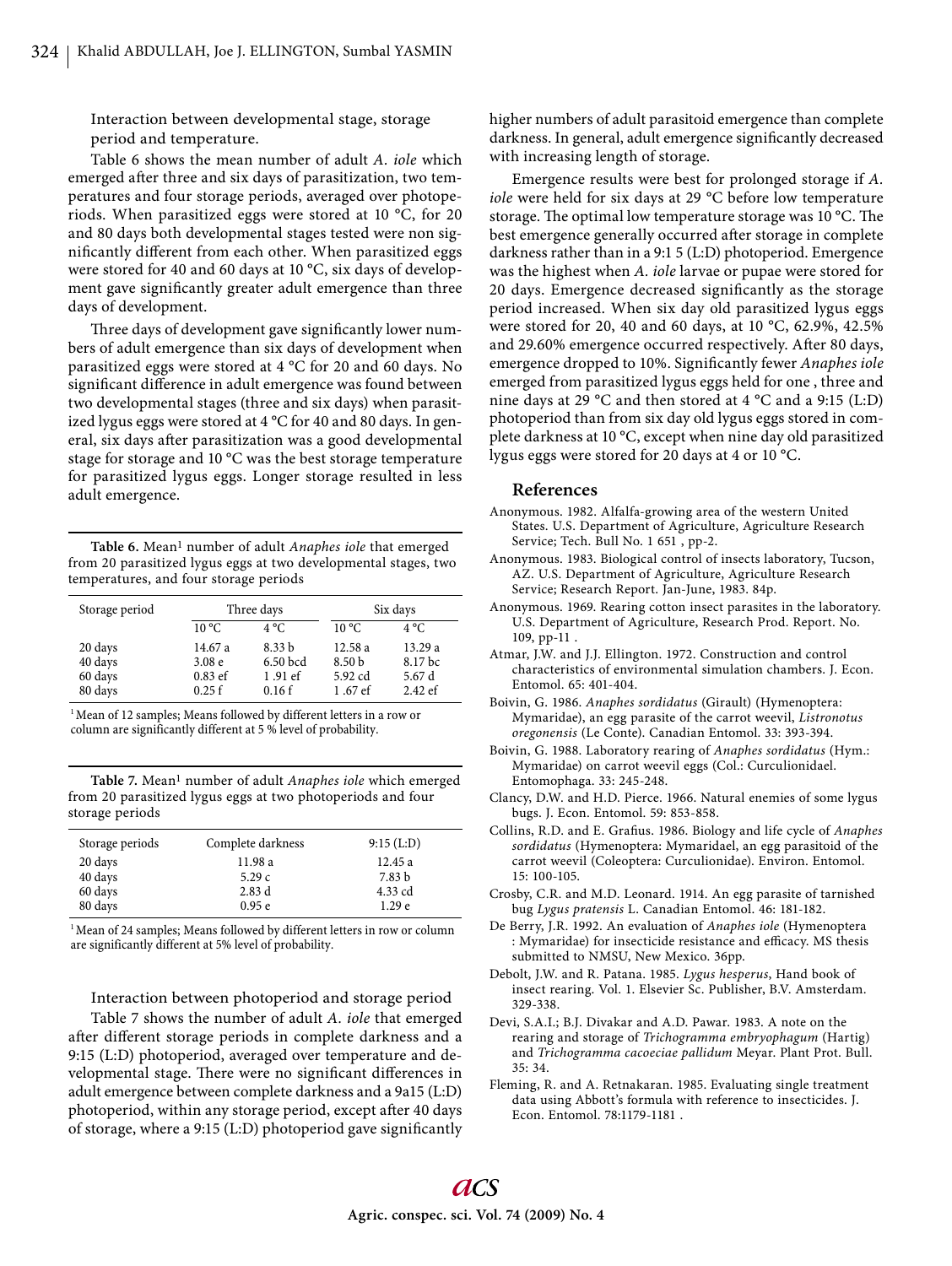Flint, M.L. and J.K. Clark. 1981. Integrated pest management for Alfalfa Hay. Uinv. Cali. USA.

Gautam, R.D. 1986. Effect of cold storage on the adult parasitoid *Telenomus remus* Nixon (Scelionidae: Hymenoptera) and the parasitized eggs of *Spodoptera litura* (Fabr.) (Noctuidae: Lepidoptera). J. Entom. Res. 10: 125-131.

Gautam, R.D. 1987. Cold storage of eggs of host, *Spodoptera litura* (Fabr.) and its effects on parasitism by *Telenomus remus* Nixon (Scelionidae: Hymenoptera). J. Entom. Res. 11: 161-165.

Gordon,R., J. Ellington, G.F. Faubion and H. Graham. 1987. A survey of insect parasitoids from alfalfa and associated weeds in New Mexico. Southwestern entomolo. 12: 335-350. Graham, H.M. 1987. Summary and recommendations, Economic importance and biological control of Lygus and Adelphocoris in North America. U.S. Department of Agriculture, Agriculture Research Service; ARS64, December 1987 pp-94.

Graham, H.M. and C.G. Jackson. 1981. Population of mirids and their parasites in block cut alfalfa fields. Biological control of insects laboratory, Tucson, AZ. U.S. Department of Agriculture, Agriculture Research Service; Report of Research. July-Dec. 1981 . pp-12.

Graham, H.M.; C.G. Jackson and J.W. Debolt. 1981a. Population of Lygus, Nabis and three cornered hoppers and parasites of Lygus on alfalfa near Tucson. Biological control of insects laboratory, Tucson, AZ. U.S. Department of Agriculture, Agriculture Research Service; Report of Research. Jan-June. 1981: 7-15. 66pp

Graham, H.M.; C.G. Jackson and J.W. Debolt. 1981b. Population of Lygus and their parasites on Russian thistle near Tucson. Biological control of insects laboratory, Tucson, AZ. U.S. Department of Agriculture, Agriculture Research Service; Report of Research. Jan-June. 1981 pp-16.

Graham, H.M.; C.G. Jackson and J.W. Debolt. 1981c. Lygus and their parasites in the Yuma area. Biological control of insects laboratory, Tucson, AZ. U.S. Department of Agriculture, Agriculture Research Service; Report of Research. Jan-June. 1981 : 17-20.

Graham, H.M., C.G. Jackson and J.W. Debolt. 1986. *Lygus* spp. (Hemiptera: Miridae) and their parasites in agricultural areas of southern Arizona. Environ. Entomol. 15: 132-142.

Grant, J.F. and R. Noblet. 1991. Response of *Brachymeria ovata* (Hymenoptera: Chalcididae) to live and freezer-stored pupae of *Anticarsia gemmatalis* (Lepidoptera: Noctuidae). Environ. Entomol. 20: 288-291.

Grant, J.F. and M. Shepard. 1987. Development of *Brachymeria ovata* (Say) (Hymenoptera : Chalcididae) in freezer-stored pupae of lepidopteran species. Environ. Entomol. 16: 1207-1210.

Guzman, D.R. and J.J. Peterson. 1986. Cold acclimation and prolonged low temperature survival of filth fly parasites (Hymenoptera: Pteromalidae). Environ. Entomol. 15: 936-942.

Hamerski, M.R.; R.W. Hall. and G.D. Kenney. 1990. Laboratory biology and rearing of *Tetrastichus brevistigma* (Hymenoptera: Eulophidae), a larval-pupal parasitoid of the elm leaf beetle (Coleoptera: Chrysomelidae) J. Econ. Entomol. 83: 2196-2199.

Hedlund, R.C. 1987. Foreign exploration for natural enemies of Lygus and Adelphocoris plant bugs; Economic importance and biological control of Lygus and Adelphocoris in North America. U.S. Department of Agriculture, Agriculture Research Service; ARS-64, December 1987: 76-81.

Huber, J.T. and Rajakulendran 1988. Re-description of and host-induced antennal variation in *Anaphes iole* Girault (Hymenoptera: Mymaridae), an egg parasite of Miridae (Hemiptera) in North America. Can. Entomol. 120: 893-901.

Jackson, C.G. 1986. Effect of cold storage of adult *Anaphes ovijentatus* on survival, longevity and oviposition. Southwestern Entomologist. 1 1 : 149-1 53.

Jackson, C.G. 1987. Biology of *Anaphes ovijentatus* (Hymenoptera: Mymaridae) and its host *Lygus hesperus* (Hemiptera: Miridae), at low and high temperatures. Ann. Entomol. Soc. Am. 80: 367-372.

Jackson, C.G., A.C. Cohen and C.L. Verdugo. 1988. Labeling *Anaphes ovijentatus* (Hymenoptera: Mymaridae) an egg parasite of *Lygus* spp. (Hemiptera: Miridae), with rubidium. Ann. Entomol. Soc. Am. 8: 91-99.

Jackson, C.G. and K. Lakin. 1981. Parasitism of *Polymers basilus* eggs in stem of Hymenothrix by *Anaphes ovijentatus*. Biological control of insects laboratory, Tucson, AZ. U.S. Department of Agriculture, Agriculture Research Service; Report of Research. Jan-June. 1981 pp-21.

Jackson, C.G. and H.M. Graham. 1983. Parasitism of four species of Lygus (Hemiptera: Miridae) by *Anaphes ovijentatus* (Hymenoptera . Mymaridae) and an evaluation of other possible hosts. Ann. Entomol. Soc. Am. 76: 772-775.

Jones, W.A. and C.G. Jackson. 1990. Mass production of *Anaphes iole* for augmentation against Lygus hesperus: Effect of food on fecundity and longevity. Southwestern Entomologist. 15: 463-468.

Johansson, C.G. 1975. Lygus bugs and their predators. U.S. Department of Agriculture. E.M 3440 (SR). May 1975: 1-2.

Legner, E.F. 1976. Low storage temperature effects on the reproductive potential of three parasites of *Musca domestica*. Ann. Entomol. Soc. Am. 69: 435-441 .

Lieberman, F.V. and G.F. Knowlton. 1955. Injurious insects and mites and their control. Utah Agric. Exp. Station Circular 135: 23-41 . 68

Madsen, R.R. and C.A. Johansson. 1976. Lygus bug damage and economic thresholds on alfalfa grown for seed. U.S. Department of Agriculture, E.M. 4026. April 1976: 1-8.

Patana, R. and J.W. Debolt. 1985. Rearing of *Lygus hesperus* in the laboratory. U.S. Department of Agriculture, Agriculture Research Service; Production Research Report. August 1985: 3-17.

Rajakulendran, S.V. and J.R. Cate. 1986. Laboratory rearing procedures for two egg parasitoids of cotton fleahopper *Pseudatomoscelis seriatus* (Reuter). Southwestern Entomologist. 11: 255-260.

Romney, V.E. and T.P. Cassidy. 1945. *Anaphes ovijentatus*, an egg parasite of *Lygus hesperus*. J. Econ. Entomol. 38: 497-498. SAS institute Inc. 1985.

SAS user guide: Basics. Version 5 Edition.

Ruberson, J. R., and Williams III, L. H. 2000. Biological control of *Lygus* spp.: A component of areawide management. Southwest. Entomol. Suppl. 23:96-110.

Cary, NC and Scales, A.L. 1973. Parasites of the tarnished plant bug in the Mississippi delta. Environ. Entomol. 2: 304-305.

Sillings, J.O. and D.B. Broersma. 1974. The parasites of the tarnished plant bug *Lygus lineolaris* in Indiana. Proced. North Central Branch-E.S.A. 29: 120-125.

Singh, R. and M. Srivastava. 1988. Effect of cold storage of mummies of *Aphis craccivora* Koch subjected to different prestorage temperature on percent emergence of *Trioxys indicus* Subba Rao and Sharma. Insect Sci. Applic. 9: 655-657.

Smith, R.F. and A.E. Michelbacher. 1946. Control of lygus bugs in alfalfa seed fields. J. Econ. Entomol. 39: 638-648.

Sohati, P.H.; G. Boivin and R.K. Stewart. 1992. Parasitism of *Lygus lineolaris* eggs on *Coronilla varia*, *Solanum tuberosum*, and three host weeds in Southestern Quebec. Entomophaga 37: 515-523.

Sohati, P.H.; R.K. Stewart, and G. Boivin. 1989. Egg parasitoids of the tarnished plant bug, *Lygus lineolaris* (P. de B.) (Hemiptera: Miridae) in Quebec. Can. Entomol. 121: 1127-1128.